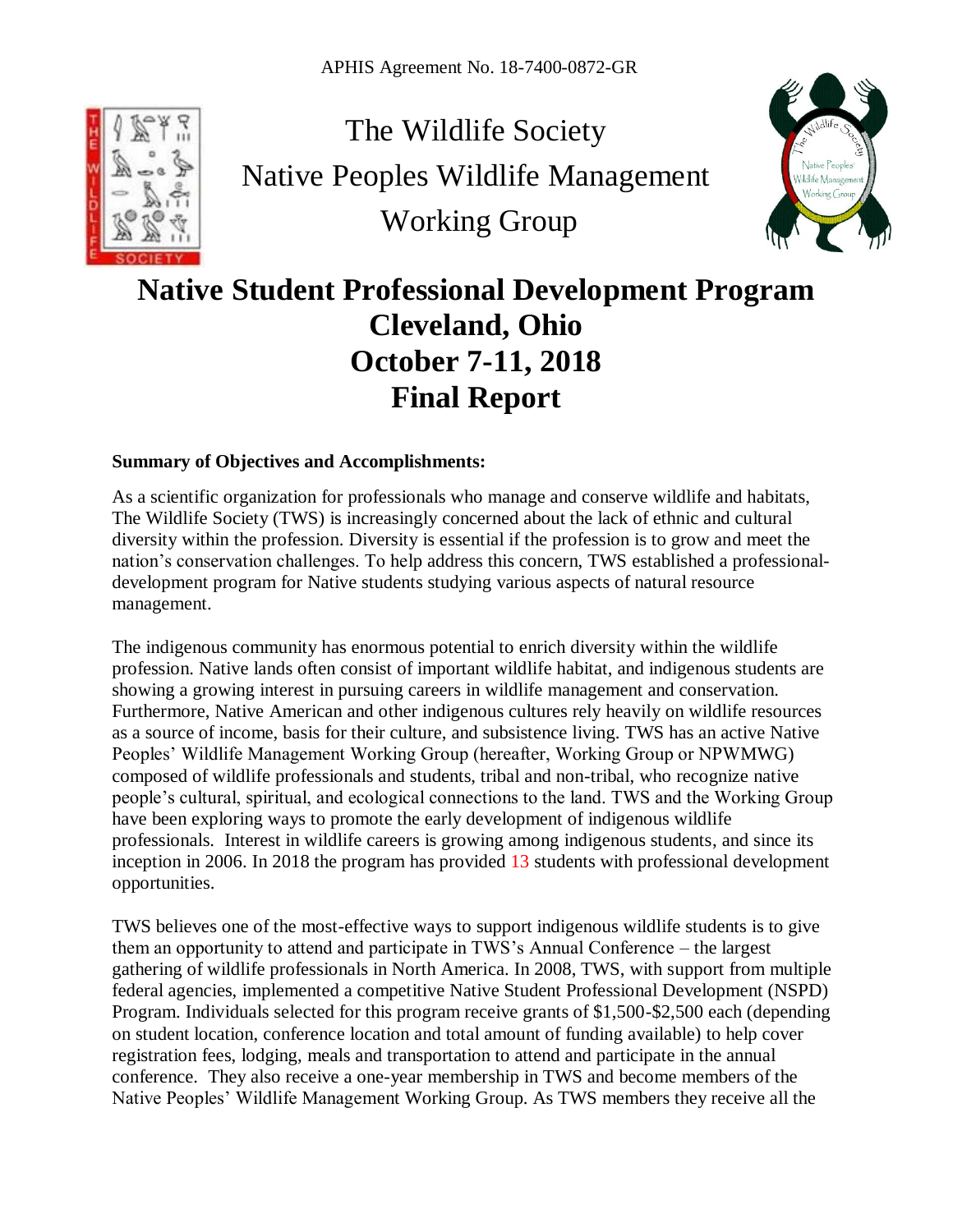associated benefits, including *The Wildlife Professional*, the weekly *eWildlifer*, access to the TWS Network Online Directory (launching in December), and free online access to all TWS journals (effective Jan. 1).

The purpose of this APHIS grant was to provide Federal financial assistance to fund a symposium or provide funds for competitive students to participate in The Wildlife Society's 25nd Annual Conference in Cleveland, Ohio.

### **Eligibility:**

Candidates must be self-identified members of a Native American, Native Hawaiian, First Nations, or indigenous tribe, and currently enrolled in an undergraduate or graduate program in a relevant academic discipline such as wildlife biology or ecology. Applicants must display a record of academic excellence and a strong interest in pursuing a career in wildlife management or conservation.

### **Application:**

Flyers for the Professional Development Program (attached PDF) were sent out June 2018 with a due date of August 17, 2018.

### **Selection:**

Qualified applicants are evaluated by a panel consisting of the Chair of the Native Peoples' Wildlife Management Working Group, two other working-group members, a TWS staff member, the Professional Development Program Coordinator, and at least one representative from other program partners, including the Native American Fish and Wildlife Society.

With an increase in funding from sponsors this year, the Native People's Wildlife Management Working Group had funding for 11 students to attend this year's conference.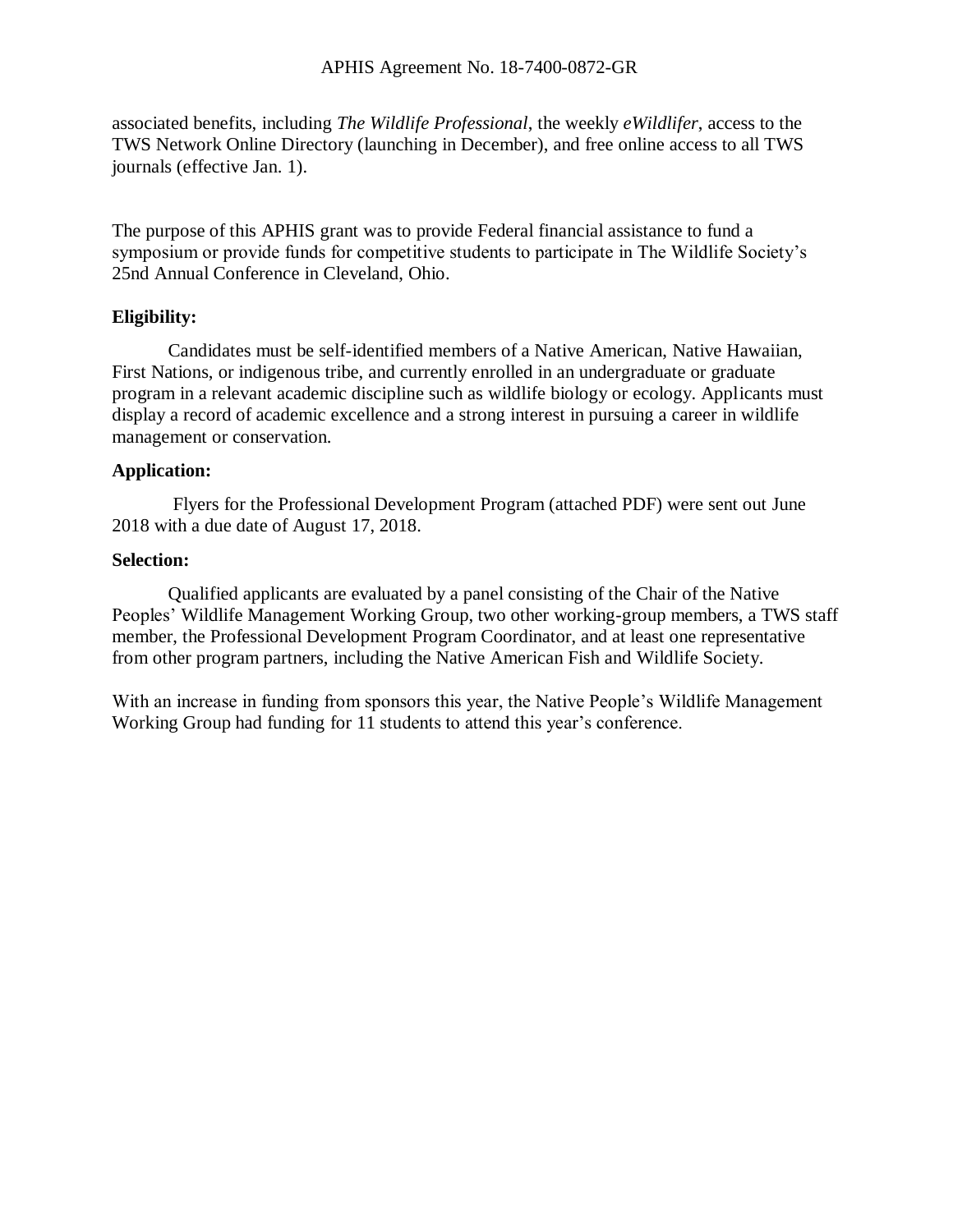APHIS Agreement No. 18-7400-0872-GR

## **2018 Native Student Professional Development Program participants**



| <b>Riley Etcitty</b>  |                        | University              |
|-----------------------|------------------------|-------------------------|
|                       | University             |                         |
| University            |                        | Koa Matsuoka            |
|                       | <b>Brandon Kittson</b> |                         |
| <b>Mikelle Ivins</b>  |                        | University              |
|                       | University             |                         |
| University            |                        | <b>Michelle Quillin</b> |
|                       | <b>Eric Laate</b>      |                         |
| <b>Michael Jordan</b> |                        | University              |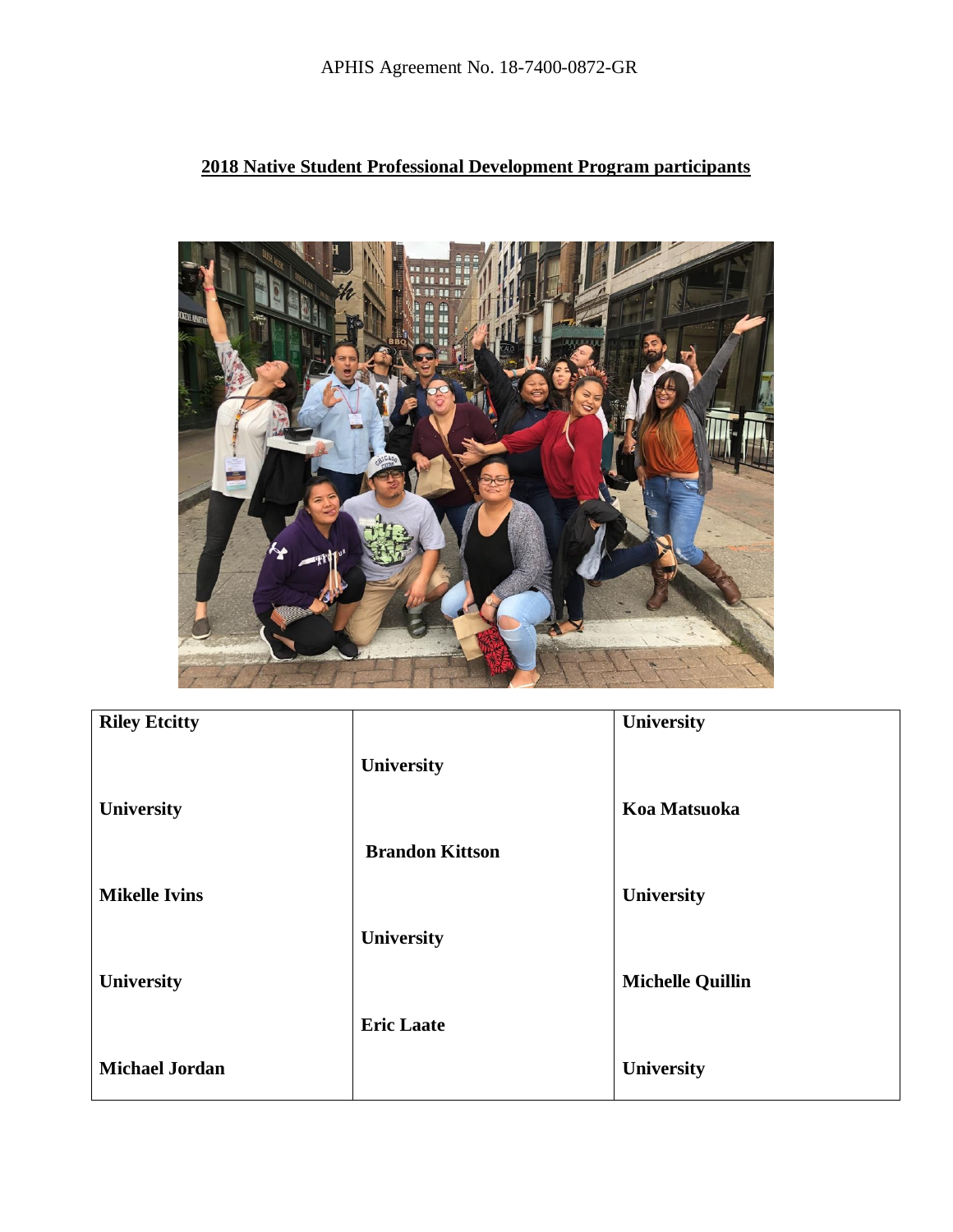| <b>Jeromalyn Santos</b> | <b>Nerisa Taua</b>      | <b>Jose Martinez</b>   |
|-------------------------|-------------------------|------------------------|
| University              | <b>University</b>       | <b>University</b>      |
| Sabrina Suluai-Mahuka   | <b>Sattie Whitefoot</b> | <b>Fauna Nicaragua</b> |
| University              | University              | University             |

**Eleven aspiring wildlifers representing tribes and indigenous communities from across the continent traveled to the 2018 Annual Conference in Cleveland, Ohio, through the TWS sponsored program: Native Student Professional Development Program. This year's group led the symposium "Food for thought: how tribes are sustaining wildlife through food sovereignty.** 

**The presentations expressed the milestones and hardships of food sovereignty and the role of wildlife management. The talks included their respective tribes' traditions as related to food and its preparation. It was inspiring to hear of their experiences and optimism towards a future of intertribal awareness and their roles as professionals working to overcome conflicts as related to conservation and adaptive management.**

**It was the first year that a student working group had independently performed all aspects of a symposium.**

### **List of partners:**

This year, the program was funded by the U.S. Fish and Wildlife Service, U.S. Forest Service, USDA-APHIS National Wildlife Research Center.

#### **Acknowledgements:**

The NPWMWG previously expressed to The Wildlife Society Council in a letter that while this is a great program, it is difficult to fund without assistance. Serra Hoagland says they've had much more success the past few years with TWS Business Solutions and Development Manager